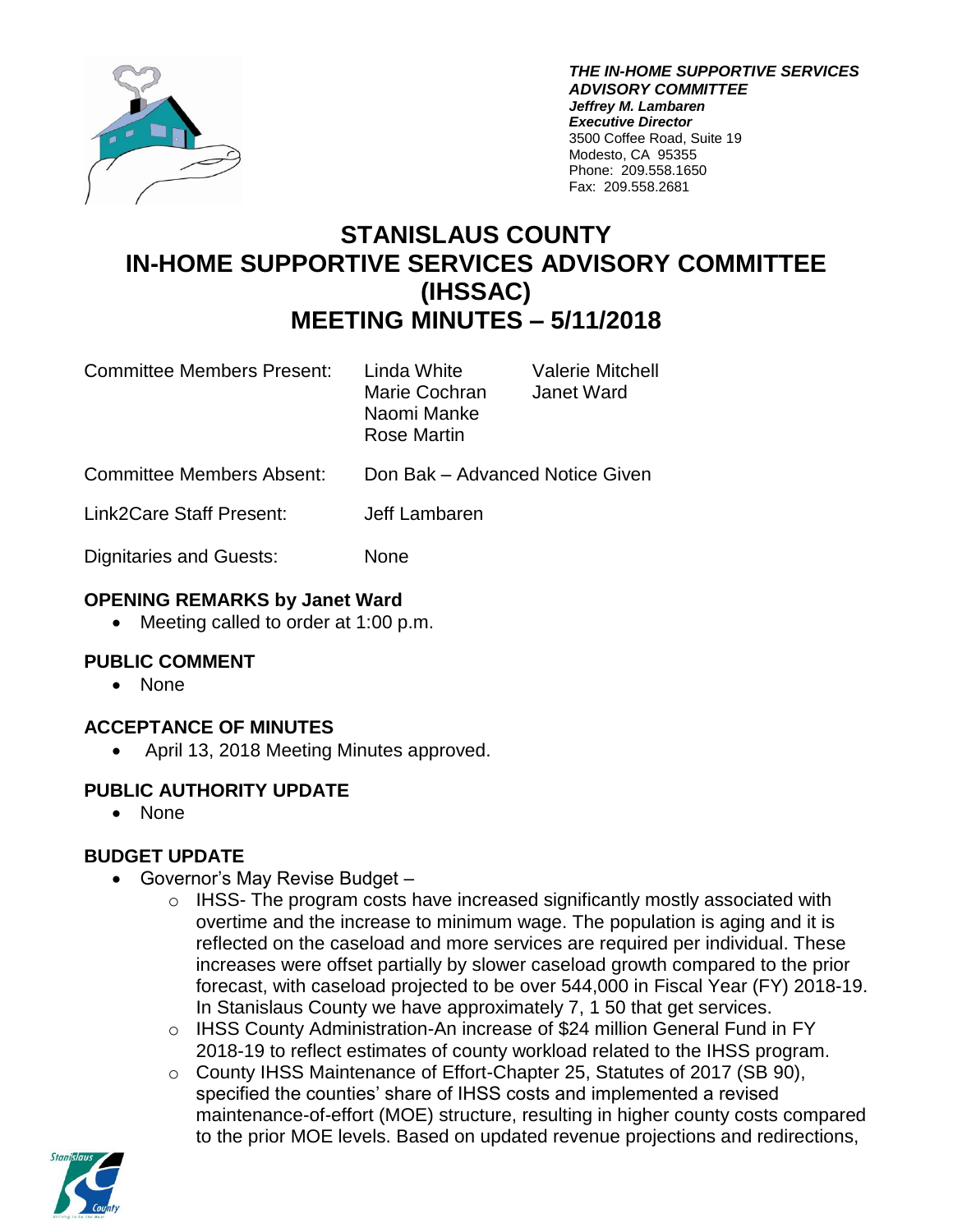available 1991 Realignment revenues are expected to cover a larger share of the increased MOE costs. When combined with \$330 million in state mitigation for FY 2018-19 and \$200 million in FY 2019-20, this results in no net fiscal impact to counties through FY 2019-20.

## **LEGISLATIVE UPDATE**

- *AB237 (Gonzalez-Fletcher)—Converts the pay periods from twice per month every 2 weeks (bi-monthly), 26 pay periods in the year.* **Update:** State continues to say that this option is too costly. It doesn't appear that this bill is going anywhere. **Update #2:** Last action was 5/17/18. Will stop reporting on this.
- *AB2329 (Obernolte)—Similar to AB 237. This bill would align pay periods to be bimonthly, 26 pay periods in the year*. **Update:** Turned out to be a "gut and amend bill". Language regarding IHSS was removed and it became about Board of Trustees and payments for their meetings. Jeff will keep an eye if it has anything to do with IHSS. **Update #2:** Last time it was changed became about special districts and what they can allow for stipends and other things, it really doesn't apply to IHSS anymore.
- *AB2872 (Carrillo)—This bill would require the California Department of Social Services (CDSS) to designate the hours, per county, to compensate providers of IHSS for educating other providers, using peer-to-peer training*. **Update:** Bill was heard 4/10/2018 and passed out of Assembly Human Services and is now referred to Assembly Appropriations Committee (until they start dealing with legislation, late May/beginning of June) Bills that are estimated to cost over a specific dollar level are required to go to the Appropriations Committee and are placed in the Suspense File. **Update #2:** Still in the Assembly Appropriations Committee Suspense File.
- *AB3200 (Kalra)- This bill would increase SSI/SSP benefit payment and would reinstate the Cost of Living Adjustment as of January 1, 2019 and continue to provide COLAs annually.* **Update:** Raises based on cost of living and index for future annual increase. Hasn't been a COLA since 2011. Will sit with the Appropriations Committee. **Update #2**: Still in the Assembly Appropriations Committee Suspense File.
- *SB 1040 (Dodd)—this bill came out of last year's tragic flooding and fires. Would expand the definition of "supportive services" to include all needs and services required during a natural disaster resulting in a declared state of emergency, and authorize, under those same circumstances, as county to allocate additional hours of supportive services. Counties could allocate addition hours for affected Recipients and expedite replacement of Provider warrants that could not be delivered or retrieved. Counties could expedite the replacement warrant process. Current warrant replacement process is typically 6 weeks, but depending on circumstances could take 6-9 months or longer. IP could be from a neighboring county.* **Update:** Passed out of the Senate Human Services and is with Senate Appropriations Committee **Update #2:** This bill has been dual referred to Assembly Human Services and Assembly Housing Committees, where it has yet to be scheduled for hearings.
- *21st Century Cure's Act—(Handout Electronic Visit Verification Frequently Asked Questions)—States have until January 2019 to comply with the new Federal requirements, failure to comply will cause financial penalties imposed upon the State. The handout address some of the Recipient's concerns about them not being fully engaged; concerns about being home bound, about the potential use of GPS, real time check-in /out and the level of detail about the Recipient's condition that would be required to be reported. The State has issued a Request for Information (RFI) from different vendors to see how they would implement EVV.*